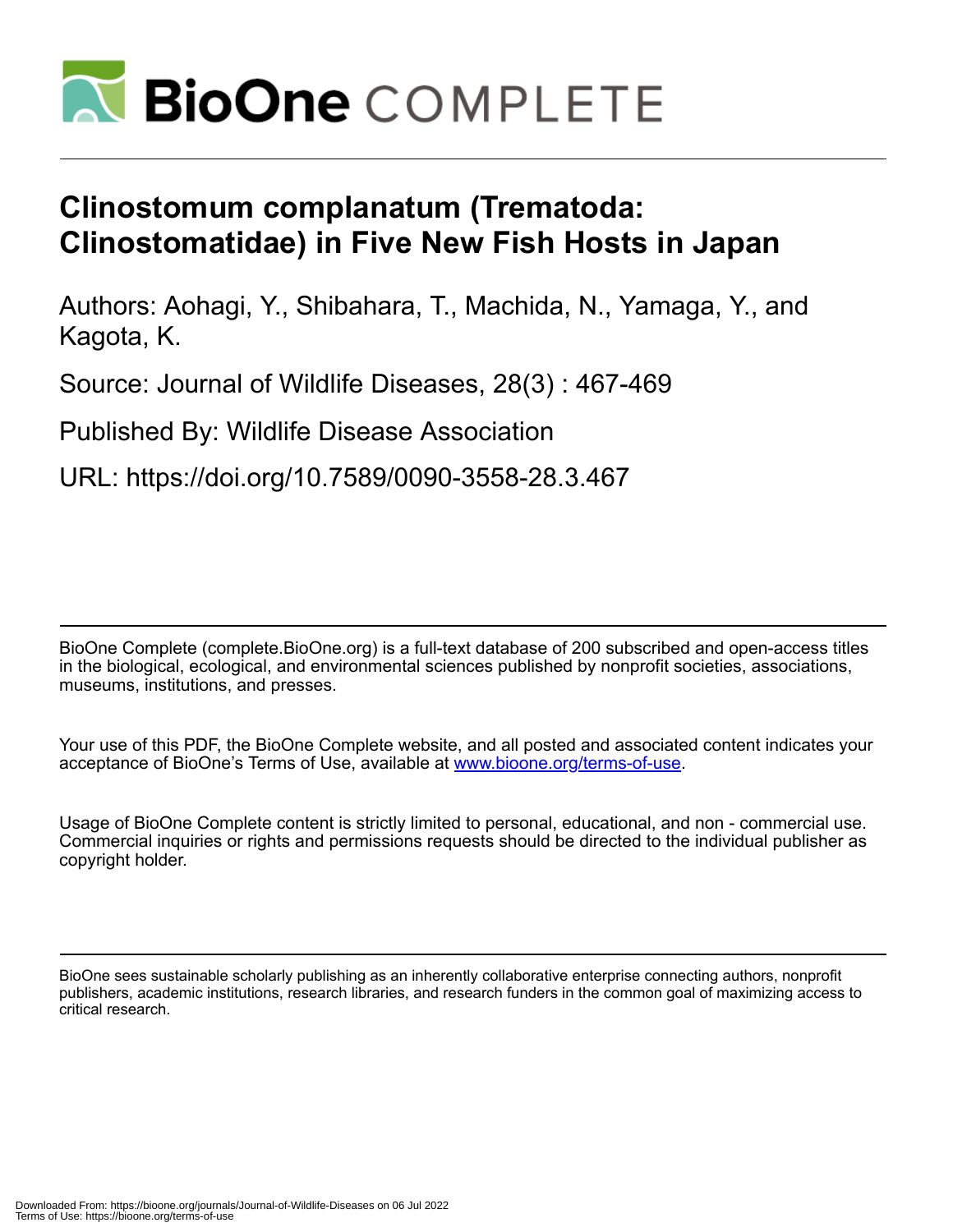## **Clinostomum complanatum (Trematoda: Clinostomatidae) in Five New Fish Hosts in Japan**

**V. Aohagl,' T. Shibahara,' N. Machlda,23 V. Vamaga,2 and K. Kagota,2** 'Laboratory Animal Research Center, Tottori University School of Medicine, Nishimachi, Yonago 683, Japan; **<sup>2</sup>** Department of Veterinary Internal Medicine, Faculty of Agriculture, Tottori University, Koyama, Tottori 680, Japan. <sup>3</sup> Present address: Department of Veterinary Pathology, Faculty of Agriculture, Tokyo University of Agriculture and Technology, Fuchu 183, Japan

**ABSTRACT:** Metacercariae of *Clinostomum corn planatum* were found in six species of natural freshwater fishes collected at Koyama Pond in Tottori City of Tottori Prefecture, Japan. Five of these fish species are reported here as new records for second intermediate hosts of *C. corn planaturn* in Japan: the silver crucian carp *(Carassius gibelio langsdorfi),* the deepbodied cru cian carp *(Carassius cuvieri),* the carp *(Cyprinus carpio),* the topmouth gudgeon *(Pseudorasbora parva)* and the rose bitterling *(Rhodeus ocellatus).*

*Key words: Clinostomurn corn planatum,* natural infection, fishes, second intermediate host, Japan.

*Clinostornum corn planaturn* (Rudolphi, 1814) occurs in Europe, North America, the Near East and Asia (Nigrelli, 1936; Grabda-Kazubska, 1974; Lo et al., 1982; Kalantan et al., 1985). The metacercariae, often referred to as "yellow grubs," have been found in many species of freshwater fish in North America (Nigrelli, 1936). In contrast, this parasite is known from only four species of freshwater fish from Japan: the crucian carp *(Carassius carassius),* the slender bitterling *(Rhodeus lanceolatus),* the Asian pond bach *(Cobitis anguillicaudatus),* and the pike gudgeon *(Pseudogobio esocinus)* (Yamaguti, 1933; Kagei et al., 1984).

*Clinostomum complanatum* was the causative agent in four of the nine human cases of *Clinostornum* infection reported in Japan; infected fish may have been eat en by the humans (Yamashita, 1938; Hirai et al., 1987; Umegai et al., 1990; Yoshi mura et al., 1991).

Our objective was to identify additional second intermediate hosts for *C. compla naturn* among fish in Japan.

We examined 1,860 freshwater fish of

14 species for *Clinostomurn* infections in Koyama Pond in Tottori City (35°30'N, 134 $^{\circ}10'$ E) from September 1988 to November 1990. Each unruptured cyst was removed from the fish and measured un der a dissecting microscope. Metacercariae were freed from fish tissue by exposing them for 10 min at 37 C to an artificial gastric juice composed of 1 g pepsin in 1 1 of distilled water, adjusted to pH 1.3 with 36% HC1. Most excysted metacercariae were fixed in 70% ethyl alcohol under a cover glass and stained with Borax-carmine. Seven metacercariae were inoculated into 6- to 8-day-old chicken eggs to obtain adult flukes by the method of Fried and Foley (1970). Chicken eggs were ex amined for adult flukes 5 days after inoculation.

Six of 14 fish species examined carried *Clinostornurn* metacercariae (Table 1). Of these, five fish species are reported for the first time as second intermediate hosts of this parasite (Table 1).

The cysts usually were yellow in color and spherical or elliptical in shape. They ranged in size from 0.65 to 2.90 mm long, and 0.65 to 2.30 mm wide, Mean values (SD) were 2.02 (0.44) mm long by 1.54 (0.41) mm wide. There were no apparent differences in the morphological features and sizes among the metacercariae from different fish host species.

Three of the trematodes recovered from chicken eggs contained eggs in their uteri. The morphological characteristics of the trematodes agreed with those described by Yamaguti (1933).

All of the fish were collected from Koya ma Pond. Many species of wild birds inhabit this pond; herons are the most com-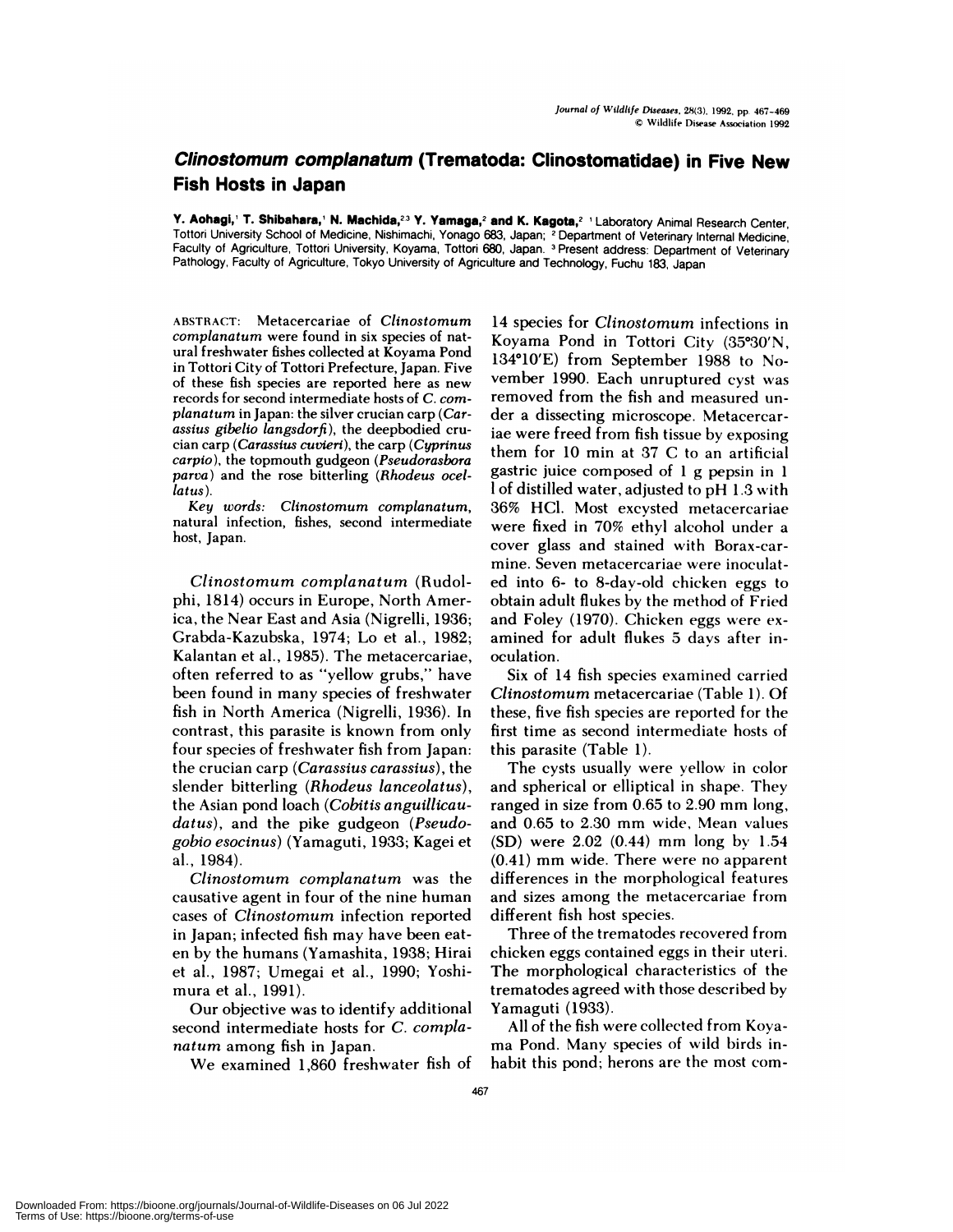| Species of fishes                                               | Number of fish |                 | Intensity  |           |
|-----------------------------------------------------------------|----------------|-----------------|------------|-----------|
|                                                                 | Examined       | Infected $(\%)$ | Mean (SD)  | Range     |
| Carassius gibelio langsdorfi (silver crucian carp) <sup>*</sup> | 378            | 114(30.2)       | 3.4(6.5)   | $1 - 60$  |
| Carassius cuvieri (deepbodied crucian carp) <sup>2</sup>        | 41             | 18(43.9)        | 10.2(20.7) | $1 - 77$  |
| Cyprinus carpio $(carp)^2$                                      | 110            | 31(28.2)        | 9.8(19.8)  | $1 - 106$ |
| Pseudorasbora parva (topmouth gudgeon).                         | 134            | 9(6.7)          | 1.4(0.7)   | $1 - 3$   |
| <i>Rhodeus ocellatus</i> (rose bitterling) <sup>*</sup>         | 233            | 2(0.9)          |            |           |
| Rhodeus lanceolatus (slender bitterling)                        | 529            | 53 (10.0)       | 2.4(2.7)   | $1 - 14$  |
| <i>Hypomesus transpacificus</i> (Japanese smelt)                | 220            | 0               |            |           |
| Salangichthus microdon (Japanese icefish)                       | 106            | $\bf{0}$        |            |           |
| Cobitis biwae (sand loach)                                      | 40             | $\mathbf 0$     |            |           |
| Silurus asotus (far eastern catfish)                            | 25             | 0               |            |           |
| Leuciscus hakonensis (Japanese dace)                            | 20             | 0               |            |           |
| Ischikauia steenackeri (lakeweed chub)                          | 12             | 0               |            |           |
| Zacco platypus (pale chub)                                      | 8              | 0               |            |           |
| Gnathopogon elongatus elongatus (field gudgeon)                 | 4              | 0               |            |           |

**TABLE 1.** Prevalence and intensity of metacercarial infection of *Clinostomum complanatum* **in freshwater** fishes, collected at Koyama Pond in Tottori City of Tottori Prefecture, Japan.

'New second intermediate host of *Clinostomuns complanatum* in Japan.

mon birds. Four species of herons serve as definitive hosts of *C. corn planaturn* in the eastern part of Tottori Prefecture which includes Koyama Pond (Aohagi, unpubl. data).

In this study, we extended the host range of *C. corn planaturn* in Japan. Three of the infected freshwater fish, *Carassius gibelio Ian gsdorfi, Carassius cuvieri* and *Cypri nus carpio,* are economically important. They occasionally are caught at Koyama pond by local inhabitants and eaten raw. The risks of human infection through eating raw fish in this region of Japan are clarified in this study.

Representative parasite specimens were deposited in the Laboratory Animal Research Center, Tottori University School of Medicine, Japan (Accession numbers CMCAC0001-CMRH00002).

The authors are grateful to Professor K. Kawashima of Kyushu University School of Health Sciences, Japan, for a critical reading of the manuscript.

## **LITERATURE CITED**

**FRIED,** B., AND D. A. **FoLEY. 1970. Development** of *Clinostomum marginatum* **(Trematoda) from** frogs in the chick and on the chorioallantois. The Journal of Parasitology 56: 332-335.

- **CRABDA-KAZUBSKA,** B. 1974. *Clinostomum corn planatum* (Rudolphi, 1819) and *Euclinostomum heterostomum* (Rudolphi, 1809) *(Trernatoda, Clinostomatidae),* their occurrence and possibility of acclimatization in artificially heated lakes in Poland. Acta Parasitobogica Pobonica 22: 285- 293.
- **HIRAI,** H. **,** H. Oolso, T. **KIFUNE,** T. **KIYOTA, AND** Y. **SAKAGUCHI. 1987.** *Clinostomum cornplanaturn* infection in posterior wall of the pharynx of a human. Japanese Journal of Parasitobogy 36: 142-144.
- KAGEI, N., Y. **YANOHARA,** H. UCHIKAWA, AND A. **SATO.** 1984. On the yellow grubs, metacercariae of *Clinostomum complanatum* (Rudolphi, 1819), found in the cultured bach. Japanese Journal of Parasitobogy 33: 59-62.
- KALANTAN, A. M. N., M. **ARFIN, AND** W. A. NIZAMI. 1985. Seasonal incidence and pathogenicity of the metacercariae of *Clinostomurn complanaturn* **in** *Aphanius dispar.* Japanese Journal of Parasitobogy 36: 17-23.
- Lo, C. F., C. H. **WANG,** F. HUBER, AND C. H. Kou. 1982. The study of *Clinostornurn cornplanaturn* (Rudobphi, 1814). II. The life cycle of *Clinostomurn complanaturn.* CAPD Fisheries Series No. 8, Reports on Fish Disease Research (IV) 26-56.
- **NIGRELLI,** H. F. 1936. Some tropical fishes as hosts for the metacercaria of *Clinostornurn complanaturn* (Rud. 1814) *(=C. rnarglnatum).* **Zoobogica** (New York) 21: 251-257.
- **UMEGAI,** T., T. **SHIN,** M. **ODA,** T. KIFUNE, AND M. Moci. **1990. A case of acute laryngitis caused** by *Clinostornum complanatum* with a com plaint of throat irritation (in Japanese). Jibi To Hinsho 36: 665-668.